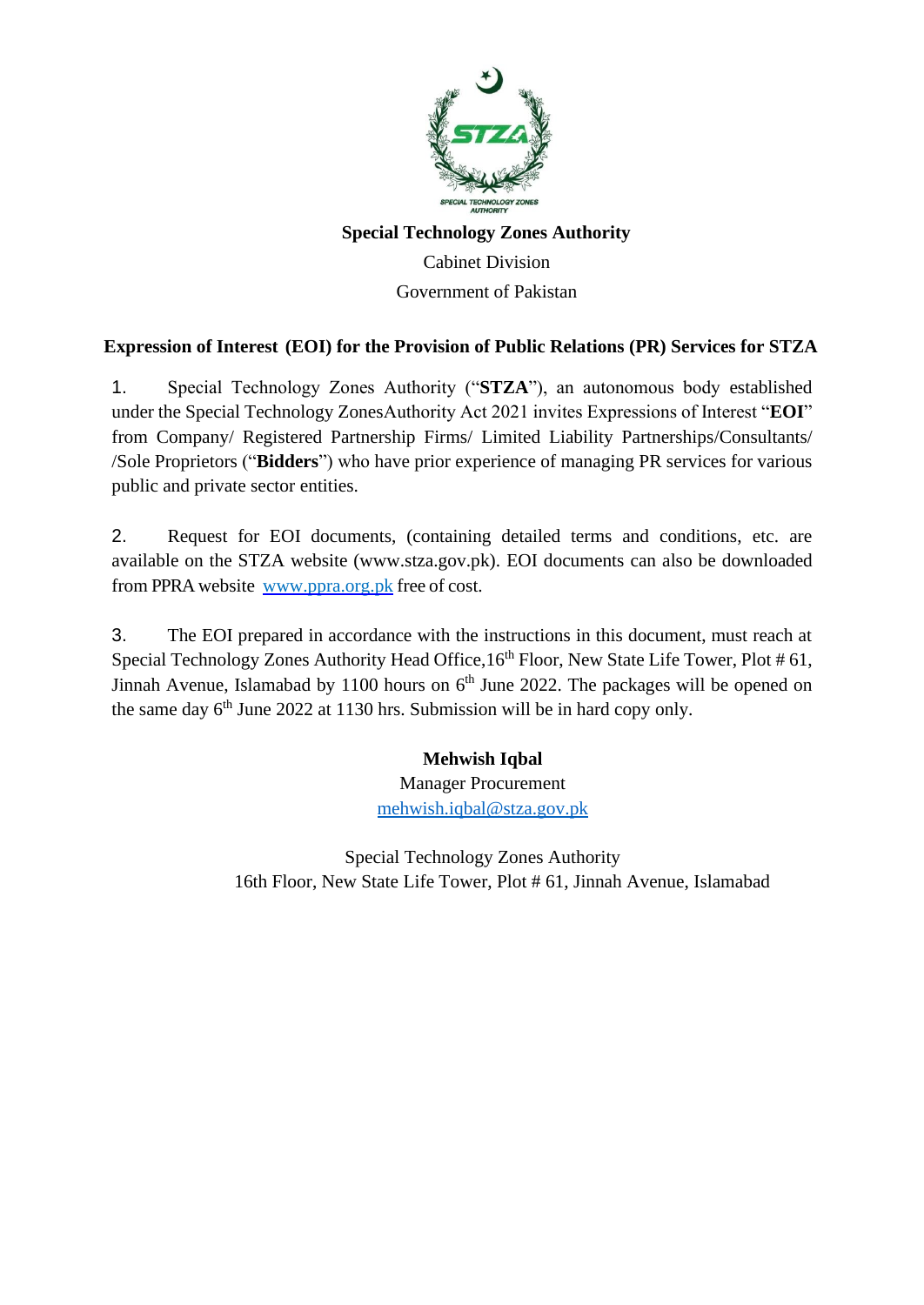

**Special Technology Zones Authority**  Cabinet Division Government of Pakistan

## **EXPRESSION OF INTEREST**

# **FOR**

# **THE PROVISION OF PUBLIC RELATIONS (PR) SERVICES**

**FOR**

**SPECIAL TECHNOLOGY ZONES AUTHORITY**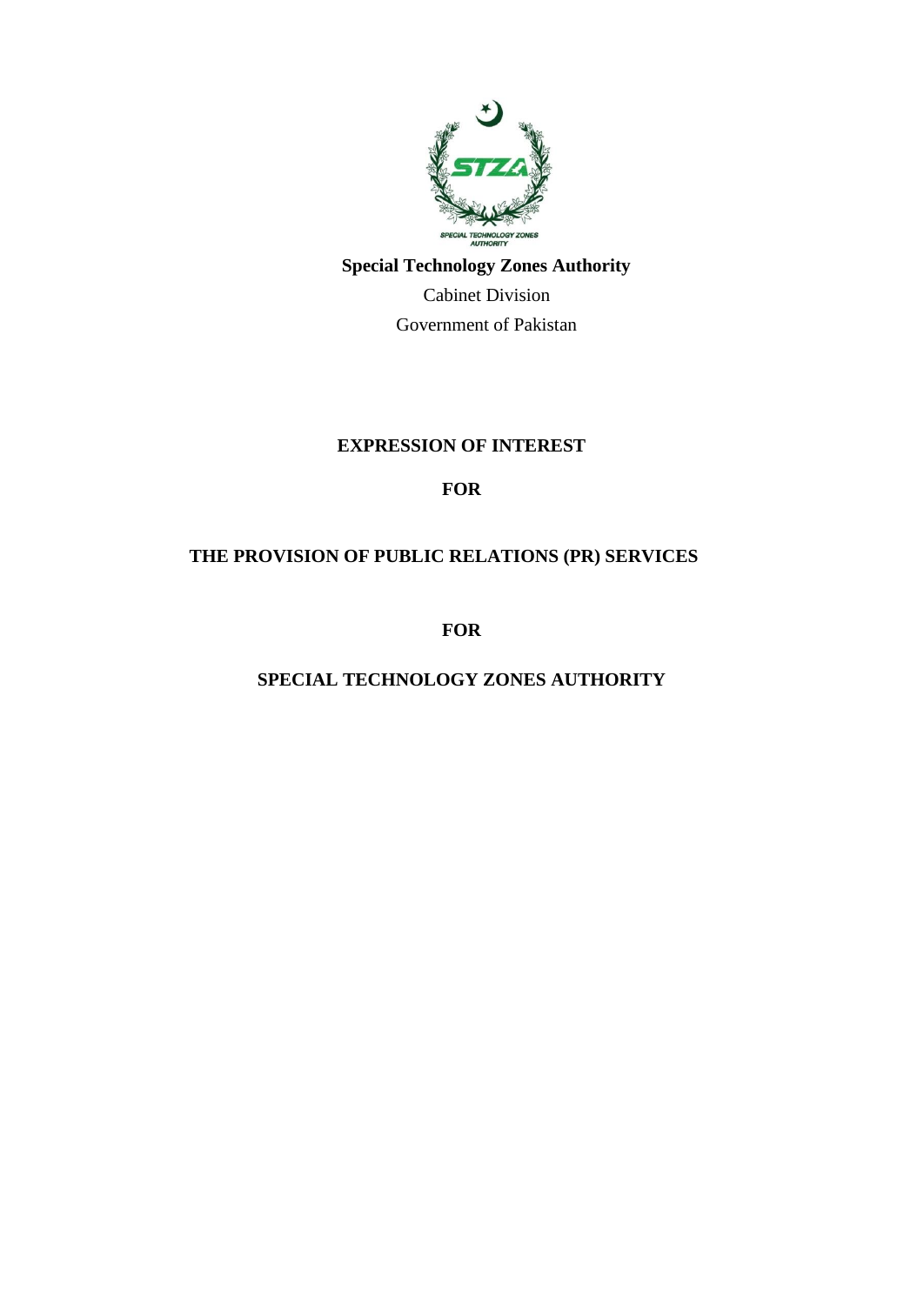### **INSTRUCTIONS TO BIDDERS**

### **1. BACKGROUND**

- 1.1. Special Technology Zones Authority (**"STZA"**) is an autonomous body established under Special Technology Zones Authority Act, 2021. The Authority has been mandated to provide institutional and legislative support for the technology sector with internationally competitive and export-oriented structures and ecosystem, to attract FDI, to connect academia, research and technology industry, to increase the productivity and decreasethe costs of production through high-tech interventions, intensive innovation and futuristic entrepreneurship, to enable job creation, to commercialize technological knowledge and more. This will be manifested through creationof Special Technology Zones (STZs) across the country bearing science and technology parks, incubation centers, R&D centers, technology production centers, universities, technical training centers etc. More details can be obtained from official website of STZA.
- 1.2. STZA intends to pre-qualify eligible **Bidders** through this request for an Expression of Interest **"EOI"**.
	- 1.2.1. Those Bidders who pre-qualify in this EOI will be invited to form a panel of pre-qualified Bidders to work with STZA. Once the contract with the pre-qualified Bidders is signed, they will be engaged on regular basis. This will be a recurring activity as the need arises for PR services by sharing the scope and receiving cost against each Project Scope. Amongst the pre-qualified Bidders that have provided the quotations against the certain scope will be selected on lowest cost basis.

### **2. INVITATION TO SUBMIT AN EXPRESSION OF INTEREST**

2.1. Eligible Bidders are invited to submit a proposal to participate in STZA's prequalification process for providing **PR Services to STZA**. Bidders should submit their proposals, detailing their experience and qualifications in the form provided in this document.

#### **3. TERMS AND CONDITIONS**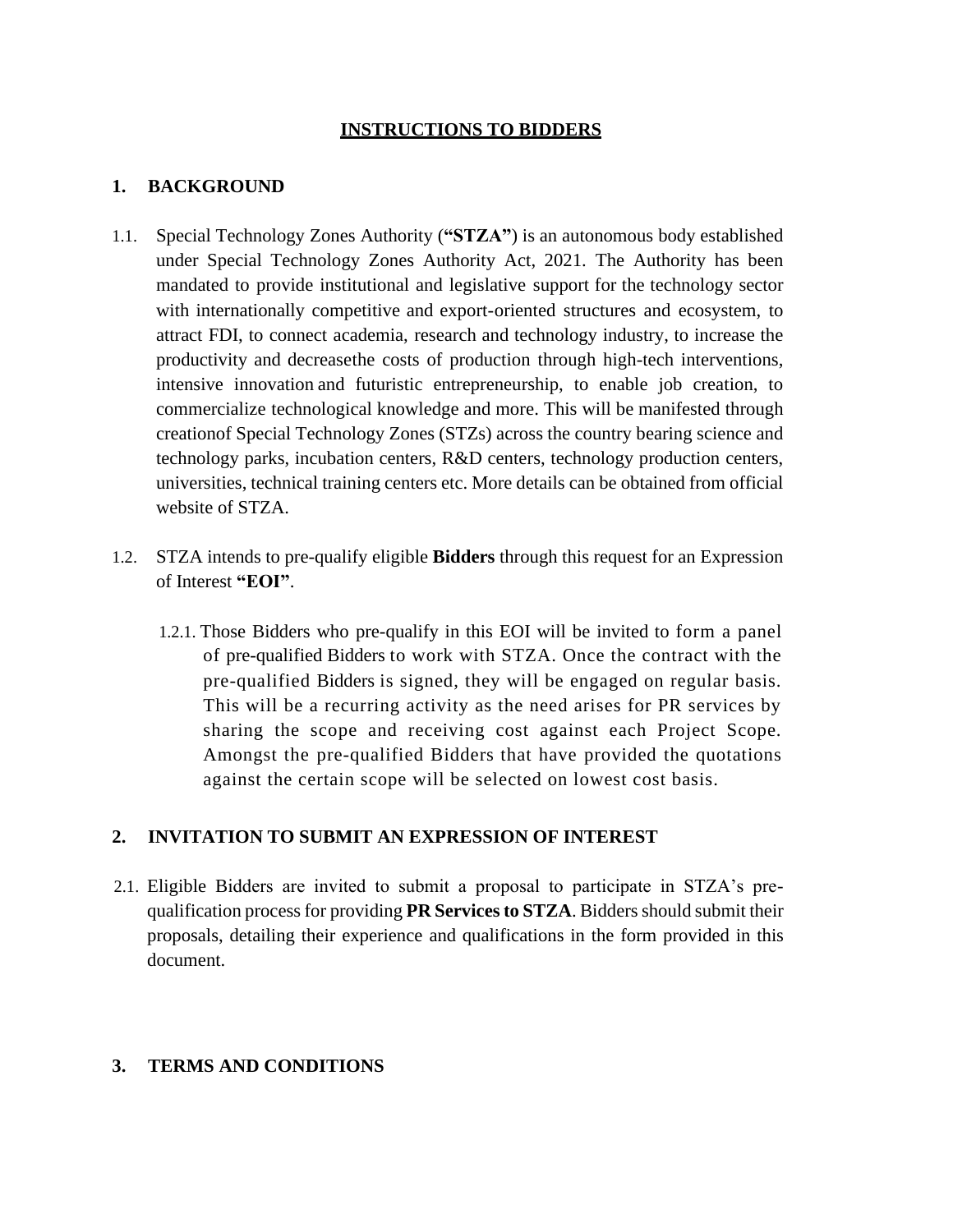- 3.1. This request for EOI will be subject to the Public Procurement Regulations 2004, and any other relevant rules.
- 3.2. STZA will ensure all data submitted by prospective Bidder is treated as confidential. All Bidders will be expected to keep any information received from STZA confidential.
- 3.3. All expenses related to participating in this request for EOI will be borne by the Bidders.
- 3.4. STZA reserves the right to verify any information submitted by Bidders.
- 3.5. Any information which is found by STZA to be false will be ground for rejection. Any misstatement or concealment will also be grounds for rejections.
- 3.6. STZA reserves the right to at any time cancel this procurement process without notice and disclaims all and any liability in that instance in accordance with applicable laws.
- 3.7. All queries must be in writing or through email.
- 3.8. In responding to this request for EOI, all Bidders accept the responsibility fully to understand this EOI document in its entirety, and in detail, including making any inquiries to STZA as necessary to gain such understanding. STZA reserves the right to disqualify any bidder who demonstrates less than such understanding. Further, STZA reserves the right to determine, at its sole discretion, whether the Bidder has demonstrated such understanding. That right extends to cancellation of award if award has been made. Such disqualification and/or cancellation shall be at no fault, cost, or liability whatsoever to STZA.

## **4. SCOPE OF SERVICES**

The scope of work for the PR agencies onboarded through this process includes but is not limited to devising a short term and long terms PR strategy, writing and distributing press releases, writing speeches, writing pitches, creating special events, conducting market research, networking, copywriting, blogging, social media promotions, stakeholders relationship management, media monitoring, propaganda and crisis management. Other services include but are not limited to;

### 4.1 COMMUNICATIONS STRATEGY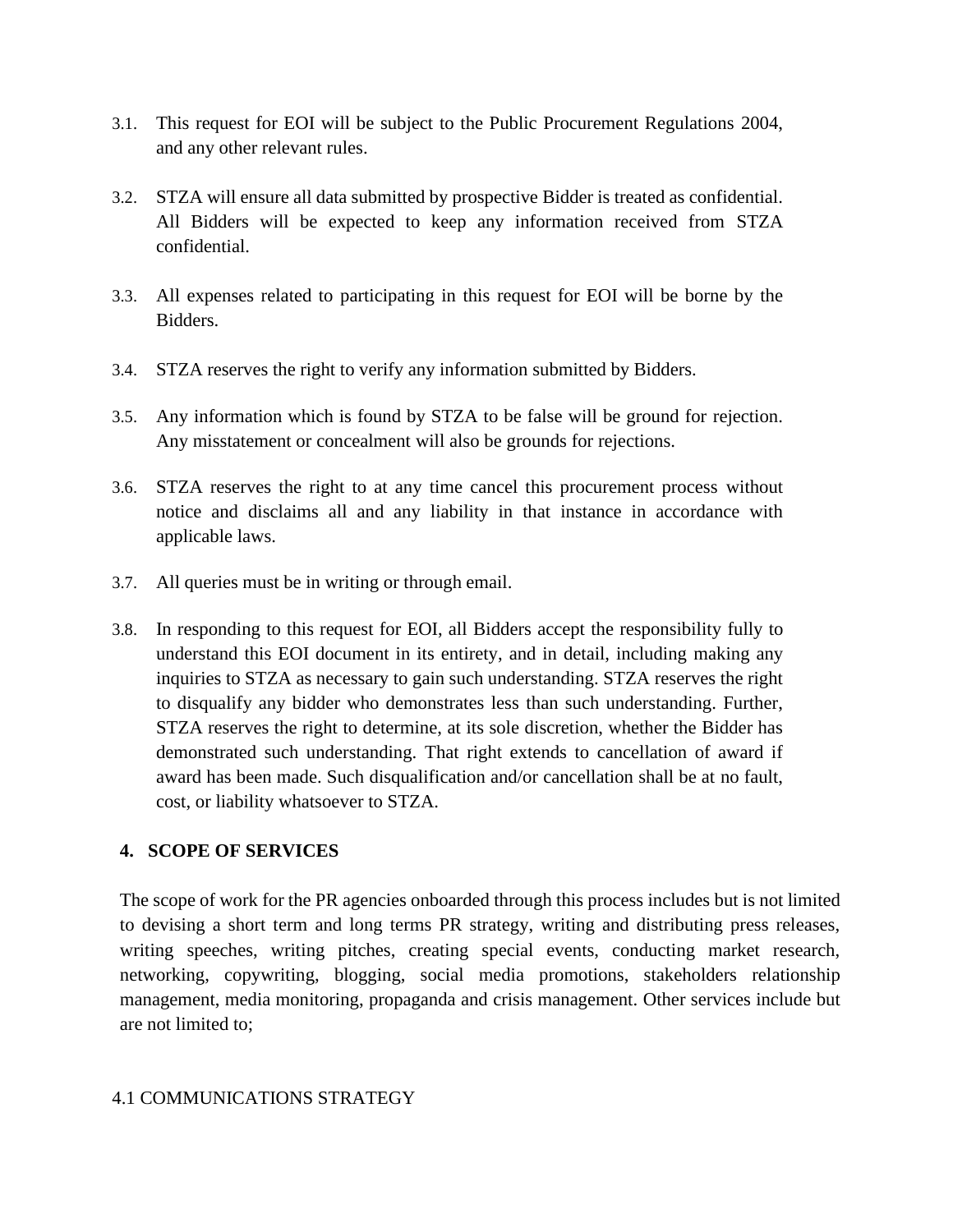- 4.1.1. The Company/Consultant/AOP/Sole Proprietor/Firm shall create and implement a comprehensive media & public relations strategy that adheres to STZA's Brand.
- 4.1.2. Articulate objectives with specific, actionable and measurable initiatives to build positive saliency for the Brand by molding opinion among various constituents' i.e. customers, investors, media fraternity, analysts, government and public at large.
- 4.1.3. Proactively pursue positive stories and respond to inquiries targeting all forms of media: broadcast, digital, podcast, print etc.
- 4.1.4. Draft news releases, messaging documents, talking points, articles, journals, FAQs, media Q/As in both English and Urdu.

## 4.2 MEDIA RELATIONS

- 4.2.1. Maintain excellent media relations to ensure adequate and positive coverage of the Brand.
- 4.2.2. Provide and maintain an updated list of media professionals relevant to the Brand.
- 4.2.3. Develop and maintain a targeted media list for PR material distribution.
- 4.2.4. Disseminate information nationally/locally/internationally in various media i.e.

print, electronic, digital and other emerging media.

### 4.3 MEDIA MONITORING

 4.3.1. National: Track mainline, regional, business, trade publications, electronic and digital media to monitor media coverage about the Brand on a day-to-day basis. Prepare and submit reports on daily basis (soft copy and hard copy) covering news.

 4.3.1.1. Arrange for/provide social media alerts of all unfavorable/favorable news related to the Brand.

4.3.2. International: Track international digital publications (mainline, regional, business & trade publications) to monitor media coverage about the Brand on a day-to-day basis. Prepare and submit reports on daily basis (soft copy/digital access) covering news.

- 4.3.2.1. Build relationships with key international media platforms and evaluate opportunities for the Brand presence.
- 4.3.2.2.Arrange for/provide social media alerts of all unfavorable/favorable news related to the Brand.

 4.3.3. Submit a comprehensive report at the end of every month giving detailed coverage of the Brand and analysis of the same in print, electronic and digital media.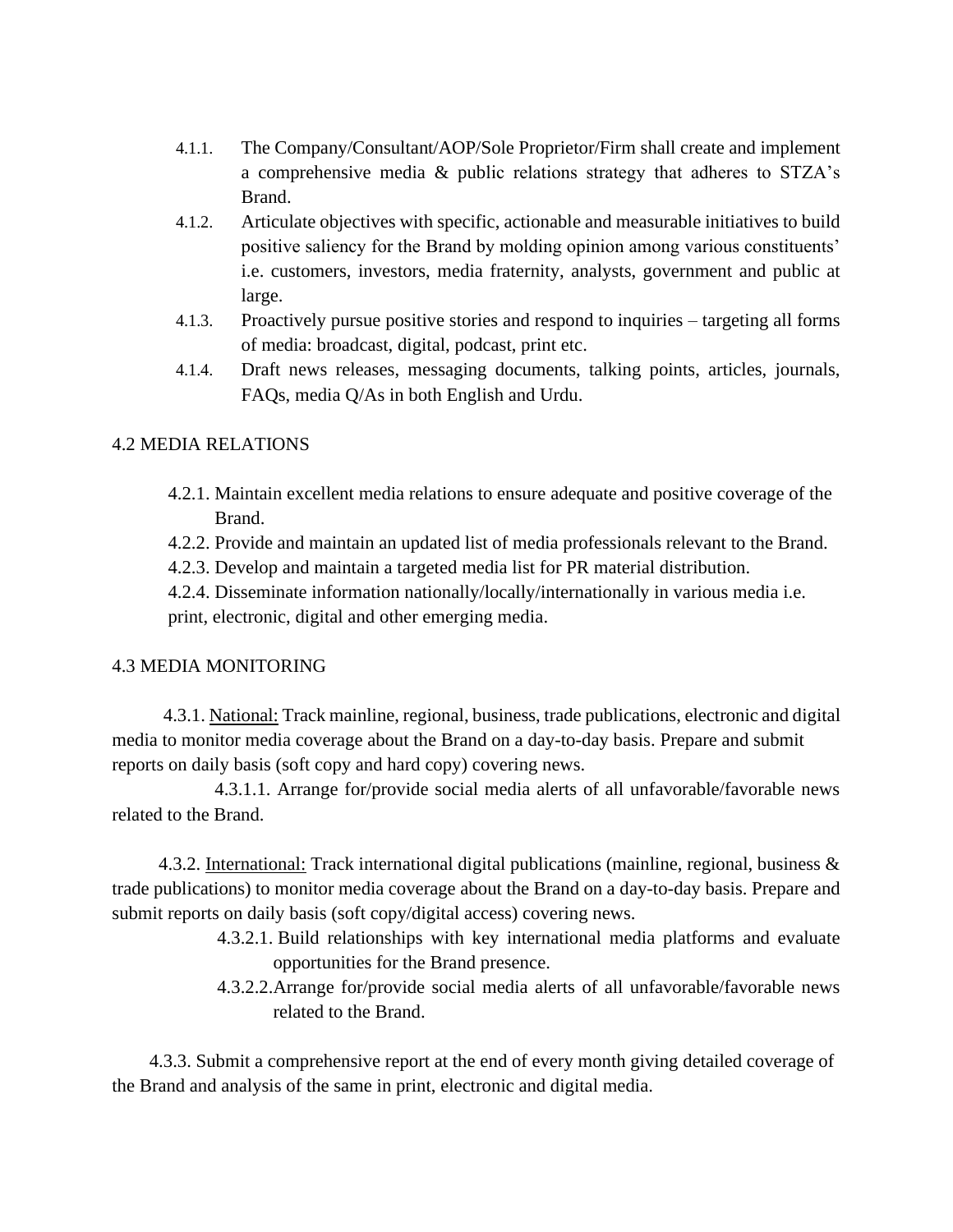### 4.4. CRISIS MANAGEMENT

 4.4.1. Timely intimation to the organization about any coverage that is detrimental to the interest of the Brand and recommendations thereof to minimize/avoid any detrimental impact on the Brand within circumstantial timelines.

4.4.2. Creating a high-level communications strategy to tackle crises and multiple propagandas at the time of need.

# 4.5. CORPORATE COMMUNICATIONS

4.5.1. Internal: Assist the Brand on a need basis in publishing internal House Journals/ Magazines, employee Communications and similar other documents published.

4.5.2. External: To generate adequate earned coverage across different media for new initiatives, launches and/or any tactical/strategic announcements;

 4.5.3. Media Training: Provide media training programs for authorized spokespersons of the Brand every year.

4.6. MARKET INTELLIGENCE: Provide competitive information about the media industry on a periodic basis.

4.7. EVENT MANAGEMENT: Organize press conferences for all media interactions that may be required for launches, relationship building, investor/analyst meets, corporate road shows, etc.

## **5. SUBMISSION DETAILS**

 5.1. All prospective Bidders must send an email t[o mehwish.iqbal@stza.gov.pk w](mailto:info@stza.gov.pk)ith their contact details. STZA will not be liable for any missed communications due to a failure to provide this information.

5.2. By 1100 hours on  $6<sup>th</sup>$  June 2022, all proposals must reach the STZA office and proposals will be opened at 1130 hours on  $6<sup>th</sup>$  June 2022 at the STZA office located at:

## **Plot # 61, 16th Floor, New State Life Tower, Jinnah Avenue, Islamabad**

5.3. Submission cannot be through email.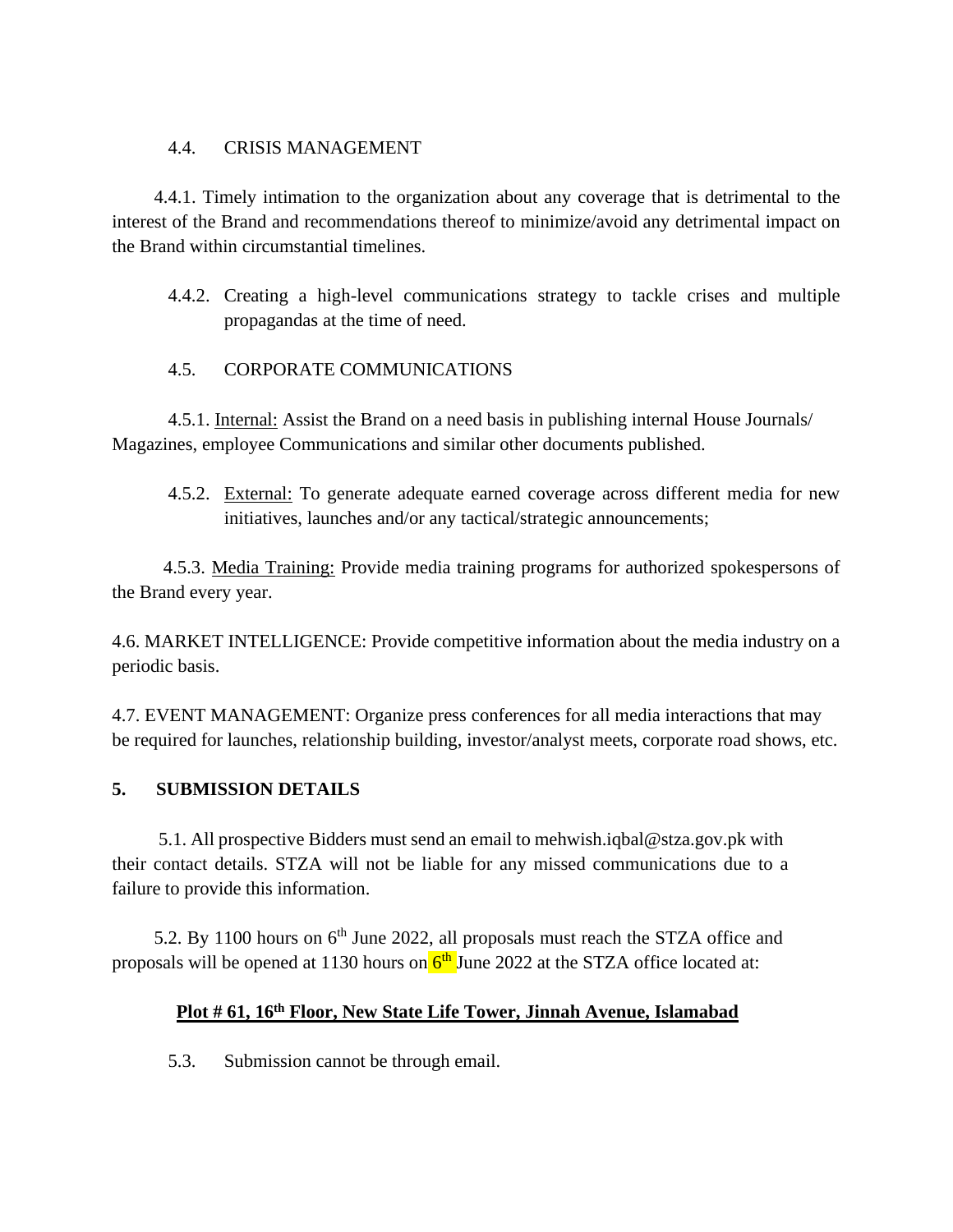5.4. All envelopes must be sealed, include all documents required and must be clearly marked:

# "**EOI TO PRE-QUALIFY THE PROVISION OF PR SERVICES TO STZA"**

### **6. TERMS OF REFERENCE**

6.1. The STZA through this EOI intends to hire well reputed Bidders for provisioning of PR services as mentioned herein. The pre-qualified Bidders will be responsible for providing PR services are per this EOI during the tenure of contract.

# **7. DOCUMENTS (EOI)**

- 7.1.All Bidders must submit a single envelope containing the required documents to qualify.
	- 7.1.1. The **TECHNICAL PROPOSAL** in a sealed envelope (and labelled as "TECHNICAL PROPOSAL") must include all of the following documents in order to qualify and be eligible for evaluation:
- (i) Bidders to provide Proof of Business Registration/incorporation with the relevant authorities/departments.
- (ii) Valid NTN Certificate and Proof of being Active on Active Taxpayers List.
- (iii) Head office in Islamabad
- (iv) The Bidders shall have experience of providing PR services to at least 5 well reputed Public or Private organizations, and the proof of services shall be submitted in the proposal.
- (v) Shall have at least 5 years of experience in PR businesses.
- (vi) List of at 5 public or private clients for a reference check with contact information.
- (vii) Name of Authorized Person/Account Manager with full contact information on letterhead.
- (viii) Proof of work done previously for both public or private entities, this must also include work done in digital PR mediums
- (ix) Undertaking on PKR 50/- stamp paper, duly attested by the oath commissioner, stating that the company/firm has not been blacklisted by any of Federal or Provincial Government Department, Agency, Organization or autonomous body or Private Sector Organization anywhere within or outside Pakistan.

**Please note that the absence of any documentary proof shall lead to the disqualification from the bidding process.**

## **8. EVALUATION CRITERIA AND PROCESS**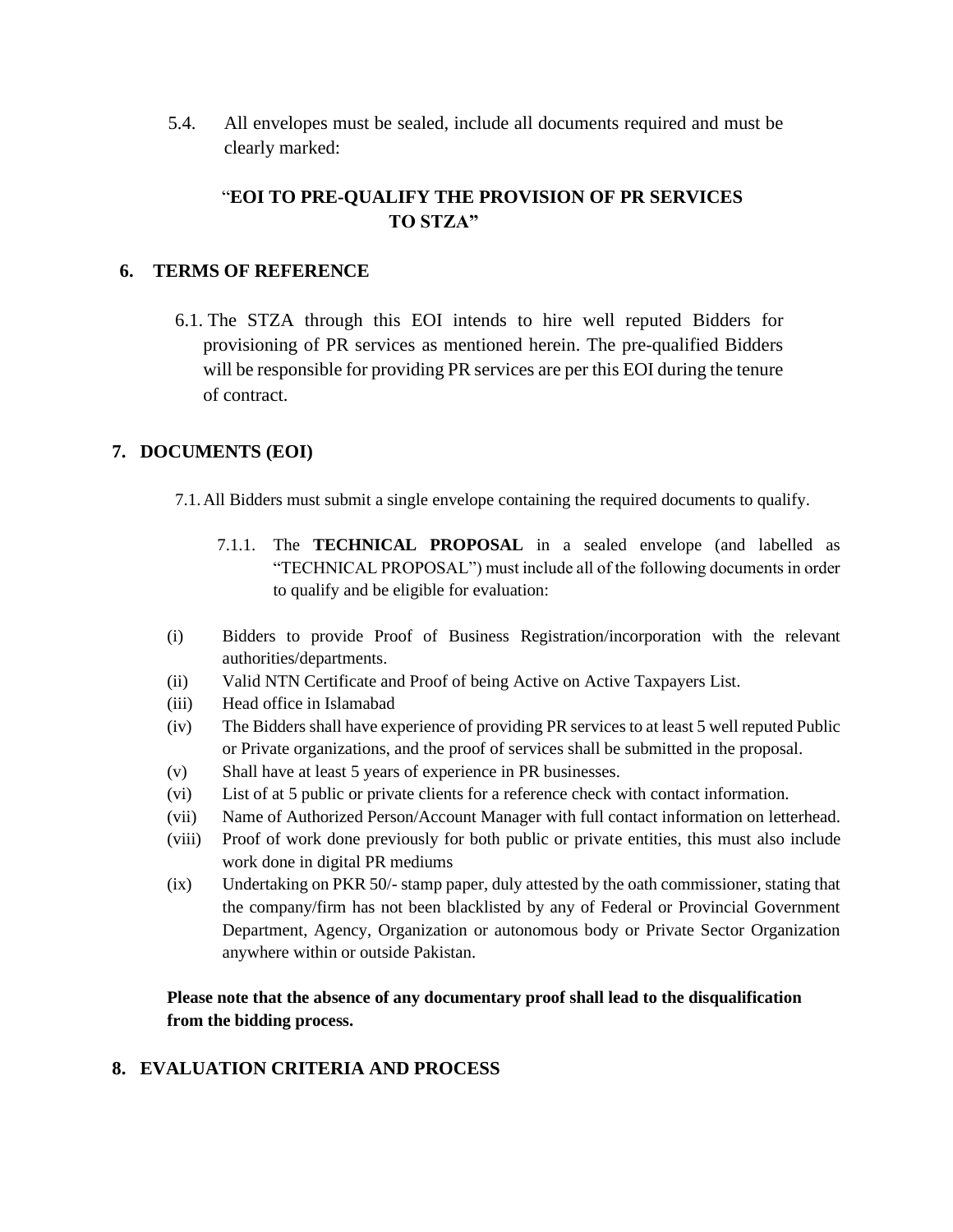- 8.1.The eligibility criteria for Bidders is as follows in order to qualify for evaluation:
	- 8.1.1. Has not been blacklisted by any of Federal or Provincial Government Department, Agency, Organization or autonomous body or Private Sector Organization anywhere in Pakistan or outside Pakistan.
- 8.2.All Bidders whose Proposals are complete at opening based on the eligibility criteria will be evaluated based on the technical evaluation criteria specified below.

*The minimum technical score required to pass or be declared technically responsive is 70 points as per the below mentioned criteria:*

|       |                                              | <b>Allotted</b><br><b>Marks</b> | <b>Attained</b><br><b>Marks</b> |
|-------|----------------------------------------------|---------------------------------|---------------------------------|
| S. No | <b>Criteria</b>                              | (Total)                         |                                 |
| (1)   | Head office in Islamabad                     | 10                              |                                 |
|       | Availability of offices in Karachi (2.5      |                                 |                                 |
| (2)   | marks), Lahore (2.5 marks), Islamabad        | 5                               |                                 |
|       | $(5 \text{ marks})$                          |                                 |                                 |
|       | Proof of work experience with 5 clients      | 5                               |                                 |
| (3)   | (1 mark/client)                              |                                 |                                 |
| (4)   | Number of years of experience (5 marks       |                                 |                                 |
|       | for 5 years, 7 marks 6-9 years, and 10       | 10                              |                                 |
|       | marks for 10 years and above                 |                                 |                                 |
|       | experience)                                  |                                 |                                 |
|       | Team availability                            |                                 |                                 |
|       | (PR Strategy Head & Narrative Builder -      |                                 |                                 |
|       | 5 marks                                      |                                 |                                 |
|       | <b>Account Manager - Dedicated - 3 Marks</b> |                                 |                                 |
|       | Content Writer (English) - 2 Marks           | 15                              |                                 |
| (5)   | Content Writer (Urdu) - 2 Marks              |                                 |                                 |
|       | <b>Content Curator (Graphics and Motion</b>  |                                 |                                 |
|       | graphics) - 2 marks                          |                                 |                                 |
|       | Research & Data Analyst (Reporting) - 1      |                                 |                                 |
|       | marks) – Please share resumes                |                                 |                                 |
|       | Proof of three major PR projects with        |                                 |                                 |
| (6)   | content creation across all platforms, and   | 15                              |                                 |
|       | their organic reach.                         |                                 |                                 |
|       | (5 marks/ project)                           |                                 |                                 |
| (7)   | 3 Samples of content creation and            | 15                              |                                 |
|       | writing both in English and Urdu shall       |                                 |                                 |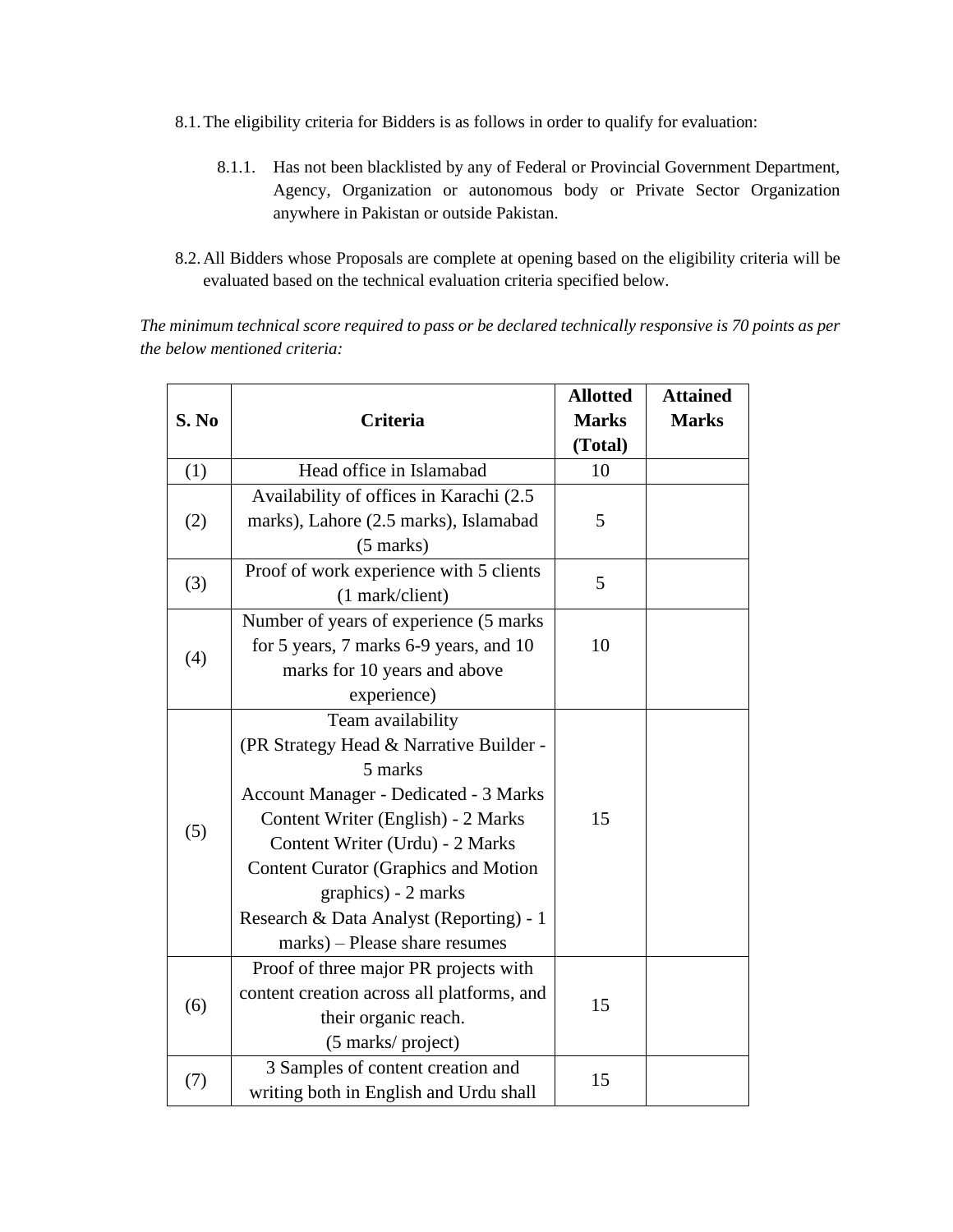|       | be provided.                             |     |  |
|-------|------------------------------------------|-----|--|
|       | (5 marks per sample)                     |     |  |
|       | Subjective to the quality of work        |     |  |
| (8)   | Proof of arranging 3 high profile events |     |  |
|       | with media, industry and government (5)  | 15  |  |
|       | marks each)                              |     |  |
| (9)   | Proof of the most innovative campaign    |     |  |
|       | done with results (Subjective scoring on | 10  |  |
|       | campaign idea and engagement)            |     |  |
| Total |                                          | 100 |  |

### **9. SUCCESFUL BIDDER**

9.1. The qualified Bidders will be contacted, and a contract will be signed with them to engage moving forward regarding performance of assigned tasks. The duration of the Contract will be one (1) year and may be extended. Form of draft Contract is attached herewith for reference, which may be subject to change as required by the STZA.

**\*\*\*\***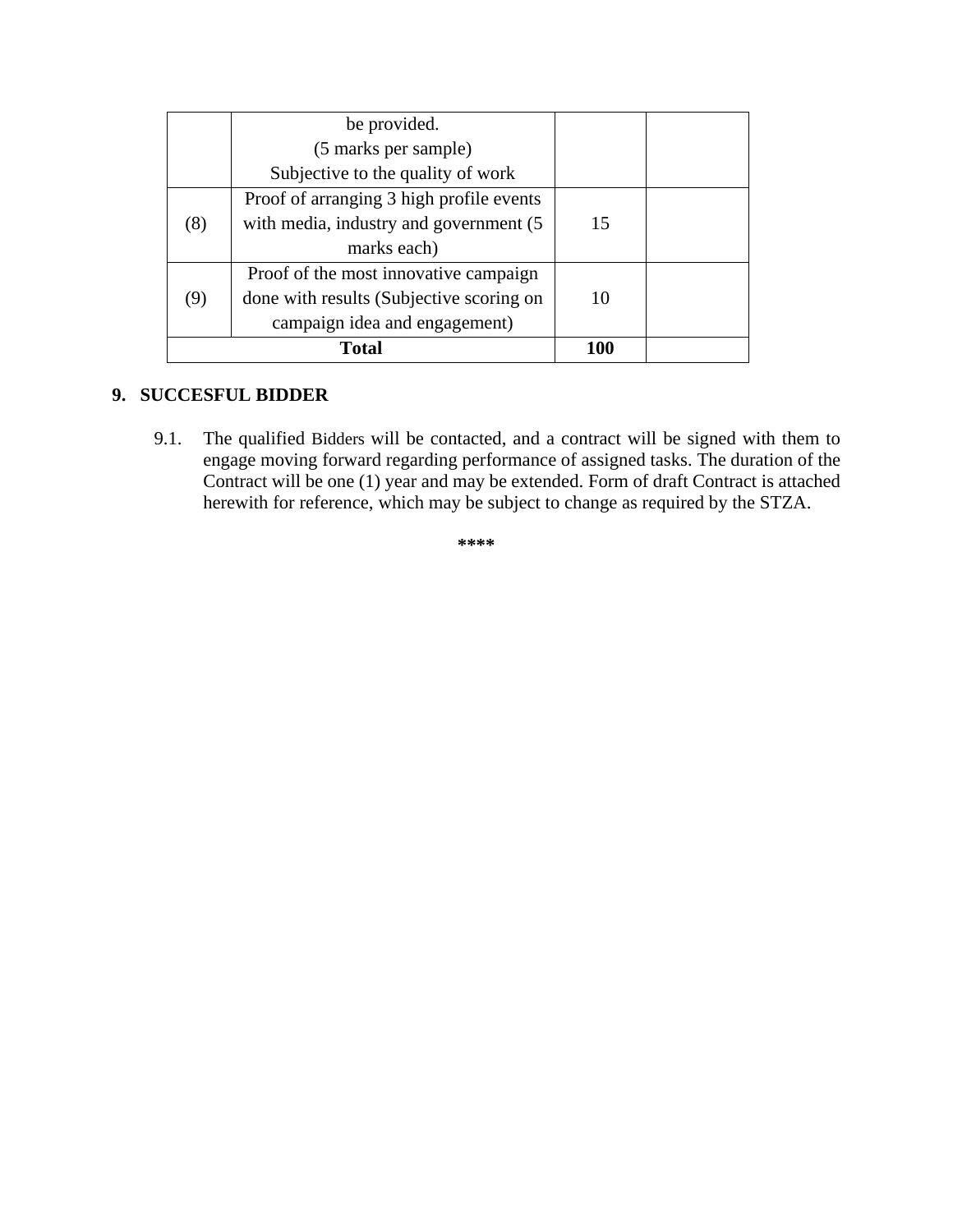This Agreement **(**the **"Agreement**"**)** is made at Islamabad on [Insert] (the "**Signing Date**"), by and between:

- 1. **SPECIAL TECHNOLOGY ZONES AUTHORITY,** an autonomous statutory body established pursuant to Section 3 of the Special Technology Zones Authority Act, 2021, with its registered office located at Special Technology Zones Authority, Prime Minister's Office, Constitution Avenue, G-5, Islamabad, Pakistan (hereinafter referred to as the **"STZA"** which expression shall, where the context so permits mean and include its successors and permitted assigns); and
- 2. **[INSERT]** a company incorporated under the laws of Pakistan, having its registered office located at [Insert] Pakistan (hereinafter referred to as the **"PR Agency"** which expression shall, where the context so permits mean and include its successors and permitted assigns);

**(**STZA and the PR Agency are hereinafter collectively referred to as the "**Parties**" and each individually as the "**Party**").

### **WHEREAS**:

- A. STZA is established as an autonomous statutory authority by the Cabinet Division, Government of Pakistan pursuant to Section 3 of the Special Technology Zones Authority Act, 2021, to, *inter alia,* develop and regulate special technology zones in Pakistan (hereinafter collectively referred to as the "**STZs**"), to accomplish its core strategic objectives of promoting (i) technology transfer, (ii) foreign direct investment, (iii) human capital development, (iv) innovation and entrepreneurship, research and development, (v) job creation, (vi) technology exports, and (vii) technology imports substitution.
- B. The PR Agency is involved in the business of *inter alia,* Public Relations (PR) Services;
- C. STZA has duly selected the PR Agency in accordance with the applicable procurement laws, through its EOI dated [Insert] (hereinafter referred to as the "**EOI**"), to engage the Services (as defined hereinafter) of the PR Agency. A copy of the EOI is attached as **Schedule A** to this Agreement.
- D. The Parties have agreed to enter into this Agreement to record the terms and conditions for the provision of Services (as defined hereinbelow) by the PR Agency to STZA and the relationship between the Parties.

**NOW, THEREFORE**, in consideration of the mutual covenants herein contained, the receipt and sufficiency of which are hereby acknowledged, intending to be legally bound, the Parties agree as follows: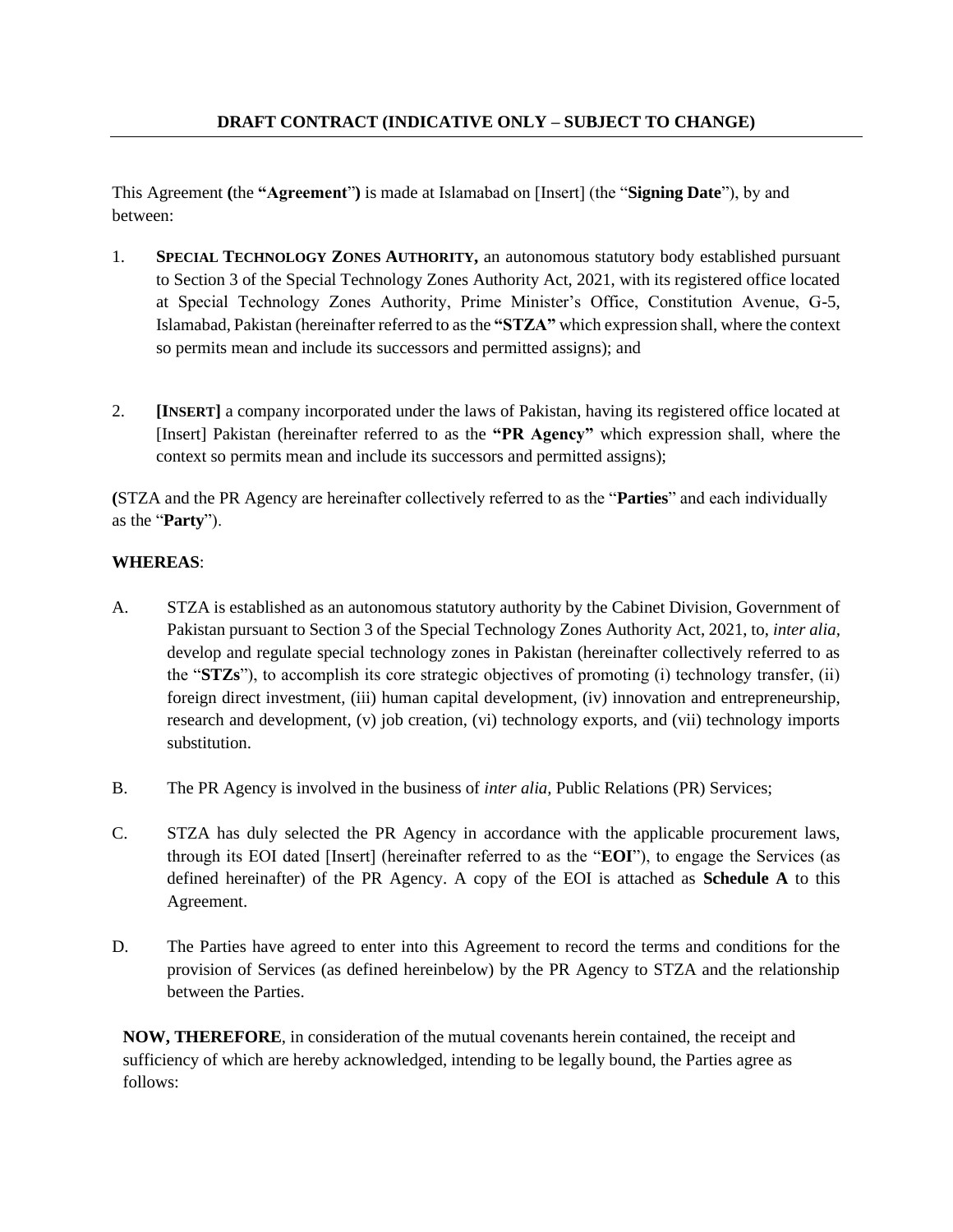#### **1. KEY TERMS & CONDITIONS**

### **1.1 SERVICES**

- **1.1.1** PR Agency shall provide the following Services (herein after collectively referred to as the "**Services**")
	- (a) Devise a short term and long terms PR strategy, writing and distributing press releases, writing speeches, writing pitches, creating special events, conducting market research, networking, copywriting, blogging, social media promotions, stakeholders relationship management, media monitoring, propaganda and crisis management. Other services include but are not limited to;

#### (b) COMMUNICATIONS STRATEGY

- **i.** The PR Agency shall create and implement a comprehensive media & public relations strategy that adheres to STZA's Brand.
- **ii.** Articulate objectives with specific, actionable and measurable initiatives to build positive saliency for the Brand by molding opinion among various constituents' i.e. customers, investors, media fraternity, analysts, government and public at large.
- **iii.** Proactively pursue positive stories and respond to inquiries targeting all forms of media: broadcast, digital, podcast, print etc.
- **iv.** Draft news releases, messaging documents, talking points, articles, journals, FAQs, media Q/As in both English and Urdu.

#### (c) MEDIA RELATIONS

- i. Maintain excellent media relations to ensure adequate and positive coverage of the Brand.
- ii. Provide and maintain an updated list of media professionals relevant to the Brand.
- iii. Develop and maintain a targeted media list for PR material distribution.
- iv. Disseminate information nationally/locally/internationally in various media i.e. print, electronic, digital and other emerging media.

#### (d) MEDIA MONITORING

- i. National: Track mainline, regional, business, trade publications, electronic and digital media to monitor media coverage about the Brand on a day-to-day basis. Prepare and submit reports on daily basis (soft copy and hard copy) covering news.
- ii. Arrange for/provide social media alerts of all unfavorable/favorable news related to the Brand.
- iii. International: Track international digital publications (mainline,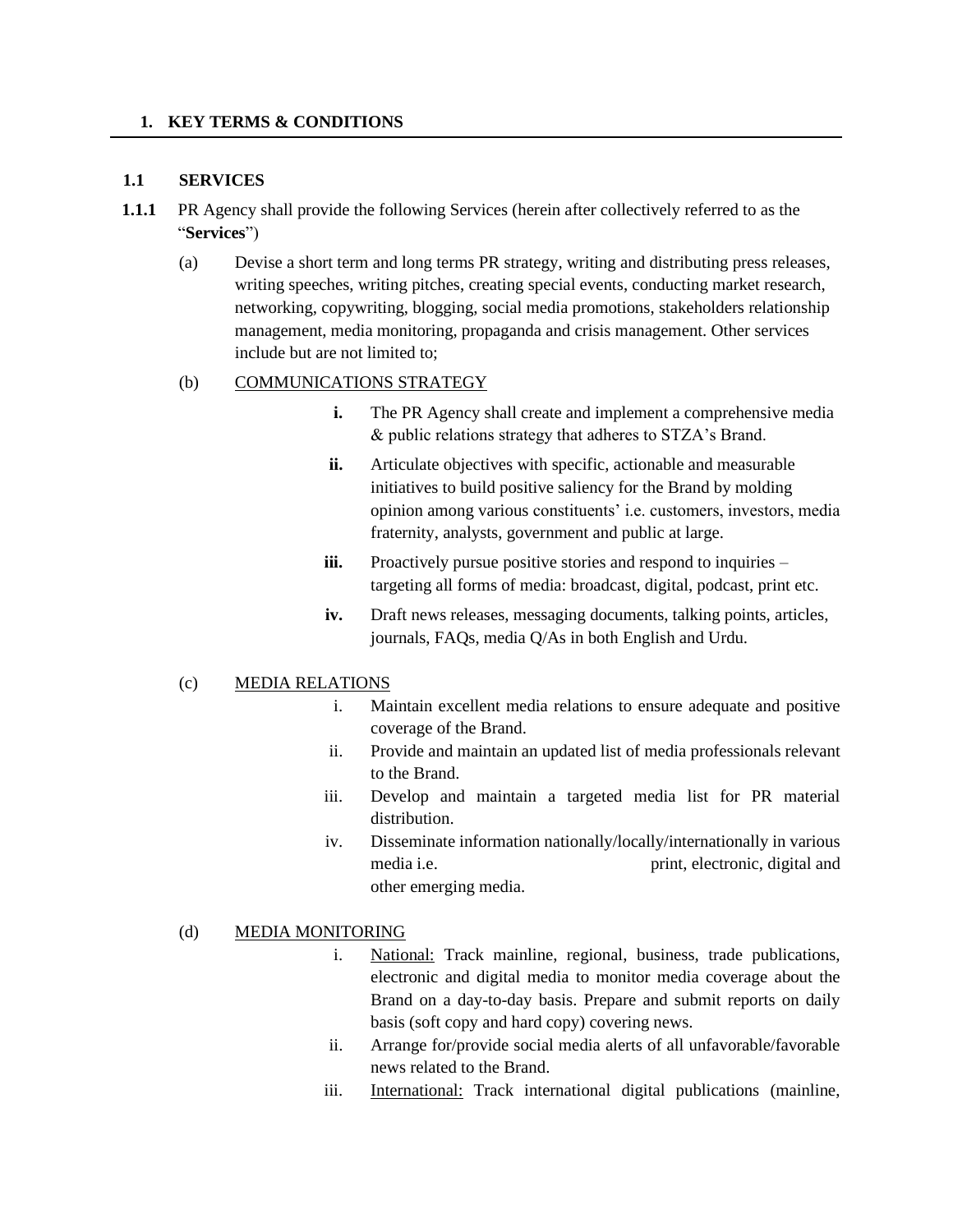regional, business & trade publications) to monitor media coverage about the Brand on a day-to-day basis. Prepare and submit reports on daily basis (soft copy/digital access) covering news.

- iv. Build relationships with key international media platforms and evaluate opportunities for the Brand presence.
- v. Arrange for/provide social media alerts of all unfavorable/favorable news related to the Brand.
- vi. Submit a comprehensive report at the end of every month giving detailed coverage of the Brand and analysis of the same in print, electronic and digital media.

### (e) CRISIS MANAGEMENT

- i. Timely intimation to the organization about any coverage that is detrimental to the interest of the Brand and recommendations thereof to minimize/avoid any detrimental impact on the Brand within circumstantial timelines.
- ii. Creating a high-level communications strategy to tackle crises and multiple propagandas at the time of need.

## (f) CORPORATE COMMUNICATIONS

- i. Internal: Assist the Brand on a need basis in publishing internal House Journals/ Magazines, employee Communications and similar other documents published.
- ii. External: To generate adequate earned coverage across different media for new initiatives, launches and/or any tactical/strategic announcements;
- iii. Media Training: Provide media training programs for authorized spokespersons of the Brand every year.
- (g) MARKET INTELLIGENCE: Provide competitive information about the media industry on a periodic basis.
- (h) EVENT MANAGEMENT: Organize press conferences for all media interactions that may be required for launches, relationship building, investor/analyst meets, corporate road shows, etc.
- (i) STZA may ask the PR Agency to perform additional services during the Term (as defined below) of this Agreement if the same is required in order to deliver the Services in a complete manner. The scope and consideration for such additional services shall be mutually agreed between the Parties.

### **1.2. TERM**

1.2.1 This Agreement shall become effective on the Signing Date and shall continue for an initial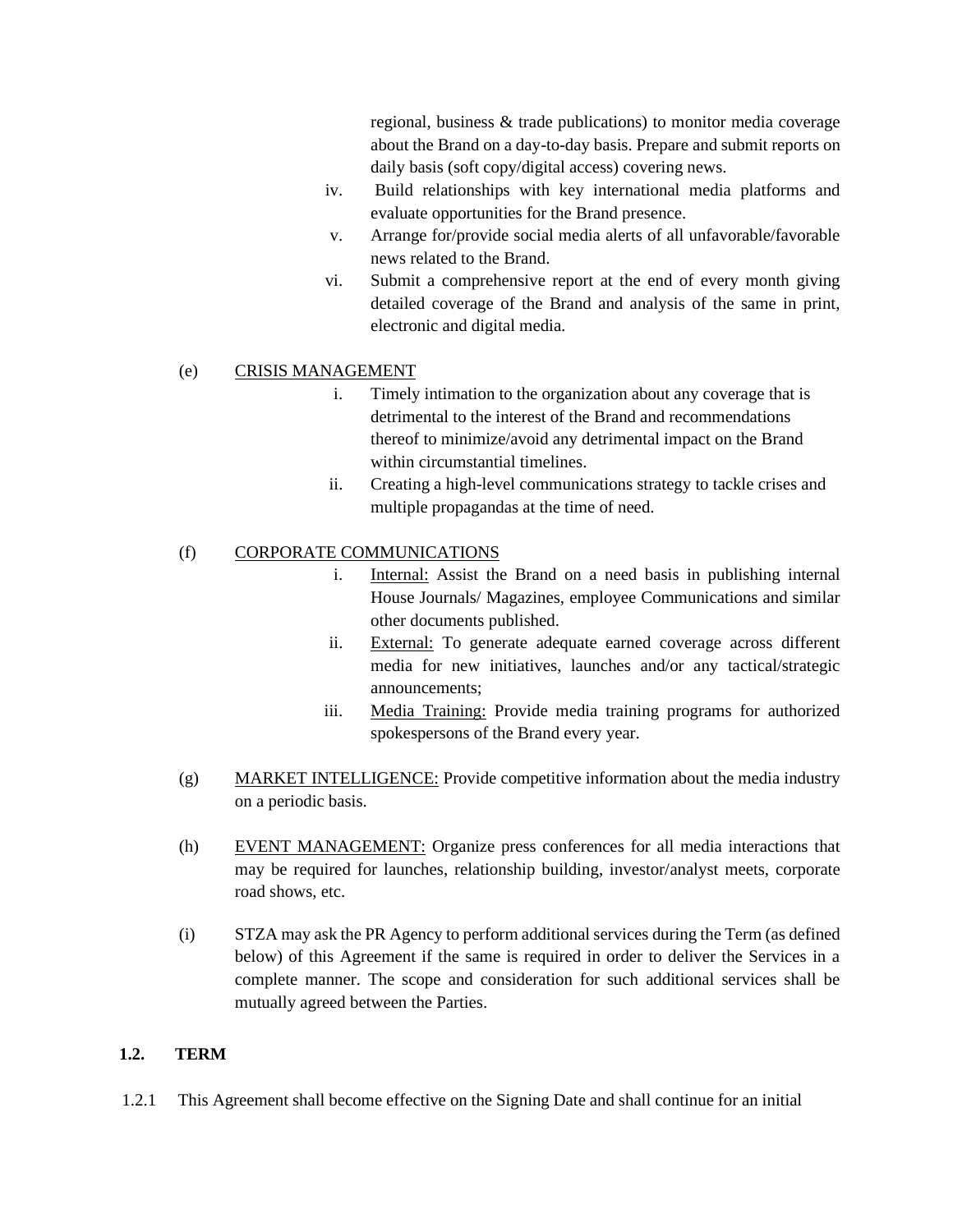period of one (1) year unless otherwise terminated in accordance with the provisions of Section 1.4 of this Agreement (the "**Term**").

1.2.2. The Parties may mutually agree to extend the term of this Agreement for such additional period as may be agreed between the Parties, no later than three (3) months before the expiry of the Term.

### **1.3. PAYMENT FOR THE SERVICES**

- 1.3.1 Payment for Services will be based on a model whereby STZA shall issue a Request for Quotation against a certain scope of work to the pre-qualified PR Agencies and the prequalified PR Agencies shall compete and the lowest quotation received will be awarded the work.
- 1.3.2. The Quotation by PR Agency shall be inclusive of all applicable taxes and invoices shall only be cleared subject to completion of the Services.
- 1.3.3. Any other terms relating to the payment of consideration shall be mutually agreed upon between the Parties.

#### **1.4. DEFAULT AND TERMINATION**

- 1.4.1 If either Party defaults in the performance of, or compliance with, any term or condition of this Agreement, or is unable to perform its obligations under this Agreement, the other Party may immediately terminate this Agreement by written notice.
- 1.4.2 Either Party may immediately terminate this Agreement in the event the other Party, in such Party's reasonable discretion, has engaged in illegal, indecent, immoral, harmful, or scandalous behaviour or activities that may directly or indirectly damage such Party's reputation or goodwill or violates any applicable laws both inside and outside Pakistan.
- 1.4.3 Either Party may terminate this Agreement by providing a one (1) month's advance written notice in writing to the other Party.
- 1.4.4 Upon termination under this Section above, STZA shall clear all outstanding dues for the Services carried out prior to the date of termination as per this Agreement if applicable, provided that STZA shall be entitled to re-fund of any part of the Consideration paid for the unfinished work, as at the date of termination.

#### 2. **CONFIDENTIALITY**

2.2.1 The Parties acknowledge and agree that each Party shall treat all information concerning the other Party which comes to its knowledge pursuant to this Agreement, including all documents, plans, specifications, and the subject matter contained herein and any information, whether technical, financial or commercial, or otherwise, or any activities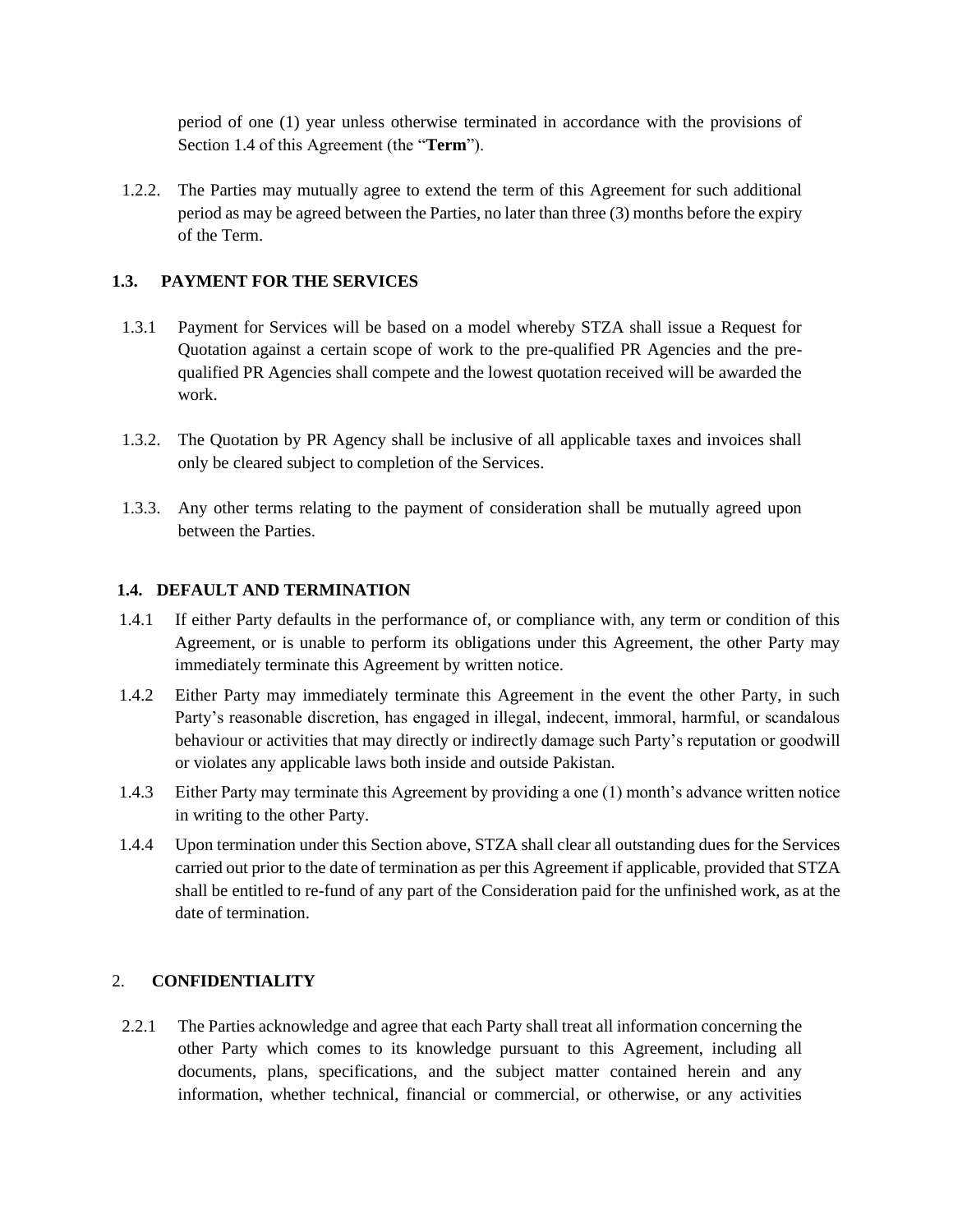carried out pursuant to or in contemplation of entering into this Agreement, provided by a Party hereunder (the "**Disclosing Party**") to the other Party hereunder (the "**Receiving Party**") in connection with the performance of this Agreement which is in writing or communicated by any other means, as confidential information. This confidential information shall not be used or disclosed by the Receiving Party for any purposes other than those for which they have been prepared or supplied unless otherwise permitted with the prior written consent of the Disclosing Party and/or required by the applicable laws.

- 2.2.2 Any subcontractor and/or a third party appointed by the PR Agency subject to the prior written approval by Client shall abide by all the confidentiality obligations of this Agreement.
- 2.2.3 The confidentiality obligations shall survive termination and/or expiry of this Agreement shall be valid for a period of ten (10) years from the date of termination and/or expiry of this Agreement.

### **3. FORCE MAJEURE**

- **3.2.** Neither Party shall be liable for any failure or delay in performance of its obligations under this Agreement arising out of or caused, directly or indirectly, by circumstances beyond its reasonable control, including without limitation, force majeure events like acts of God, earthquakes, fires, floods, any act of war, the act of terrorism, strikes, riots, change of law, governmental action, epidemic or pandemic.
- **3.3.** Notwithstanding the foregoing, in the event of the occurrence of such a force majeure event, the affected Party shall immediately notify the other Party, and both Parties shall mutually resolve the matter and reach a solution that benefits the Parties and allows the Parties to perform this Agreement to the maximum extent possible. If the Parties decide that the Services or any part thereof cannot be performed due to such an event, the PR Agency shall refund the relevant portion of the Fees on a prorata basis that has been paid by the Client to the PR Agency for the Services that have not been performed as a result of the Force Majeure Event, if applicable.

### **4. REPRESENTATIONS & WARRANTIES**

- **4.2.** Each Party hereby represents and warrants to the other Party that this Agreement has been duly executed and delivered by each Party and constitutes a legal, valid, and binding obligation of each Party, enforceable in accordance with its terms and the applicable laws.
- **4.3.** Each Party hereby represents and warrants that it has full right and power to enter into this Agreement, to perform all obligations hereunder, and to grant all rights hereunder without violating the legal or equitable rights of any other person or entity and that the execution and performance of this Agreement will not conflict with or result in a breach of or default under any of the terms or conditions of any agreement and/or arrangement to which either Party has agreed, or is a party, or maybe bound.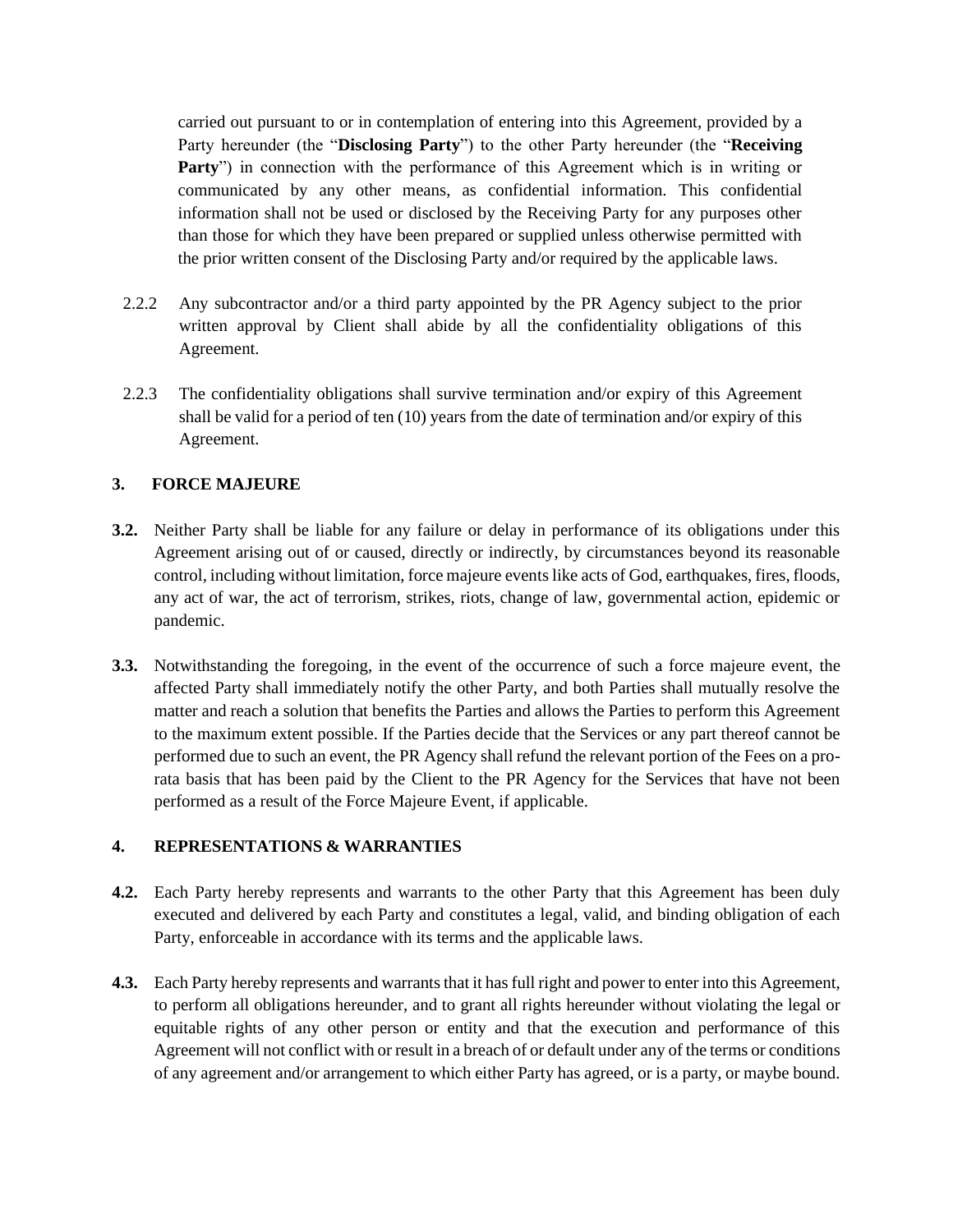#### **5. INDEMNITY AND LIMITATION OF LIABILITY**

- **5.2.** The PR Agency hereby covenants, agrees, and confirms that it shall indemnify, defend, and hold harmless the Client and its respective subsidiaries, affiliates, successors and assigns and their respective directors, officers, employees, and agents from and against any and all liabilities, claims, suits, actions, demands, settlements, losses, judgments, costs, damages and expenses (including, without limitation, reasonable attorneys', accountants' and experts' fees) arising out of or resulting from, in whole or in part: (i) any act, error or omission, whether intentional or unintentional, by the PR Agency or its officers, directors, employees or sub-administrators, related to or arising out of its obligations and responsibilities under this Agreement; or (ii) an actual or alleged breach by the PR Agency of any of its representations, warranties or covenants contained in this Agreement.
- **5.3.** The PR Agency shall not be liable for: (i) any loss or damage suffered by the Client arising out of or in connection with any act, omission, misrepresentation, or error made by or on behalf of the Client or arising from any cause beyond the Insurance Company's reasonable control; or (ii) any delay in or omission of publication or transmission or for any error in any press or other publication unless such delay, omission or error is due to its default or neglect.

### **6. ASSIGNMENT AND BENEFIT OF AGREEMENT**

- **6.2.** The PR Agency shall not be entitled to assign or transfer its rights or obligations (or any of them) under this Agreement without the prior written consent of STZA.
- **6.3.** STZA shall have the right, power, and authority to assign, novate and/or transfer this Agreement or any of its rights under this Agreement to an affiliate of the STZA, in whole or in part, with prior intimation to PR Agency, without affecting any rights of PR Agencyhereunder. Any such assignee and PR Agency shall assume and agree to be bound by the terms and conditions of this Agreement, and the assignee and PR Agency shall enter into such documents as may be necessary and required to bring the assignment into effect.
- **6.4.** This Agreement shall be for the benefit of and is binding upon the Parties hereto and their respective legal representatives, successors in interest, and permitted assignees.

### **7. COUNTERPARTS**

**7.2.** This Agreement may be executed in any number of counterparts, all of which taken together shall constitute one and the same agreement.

### **8. NOTICES**

**8.2.** Any notice or other document to be served under this Agreement shall be in the English language and may be delivered personally, or by a recognized courier to the Party to be served at its addresses specified below or at such other address as it may have notified to the other Parties in accordance with this Article: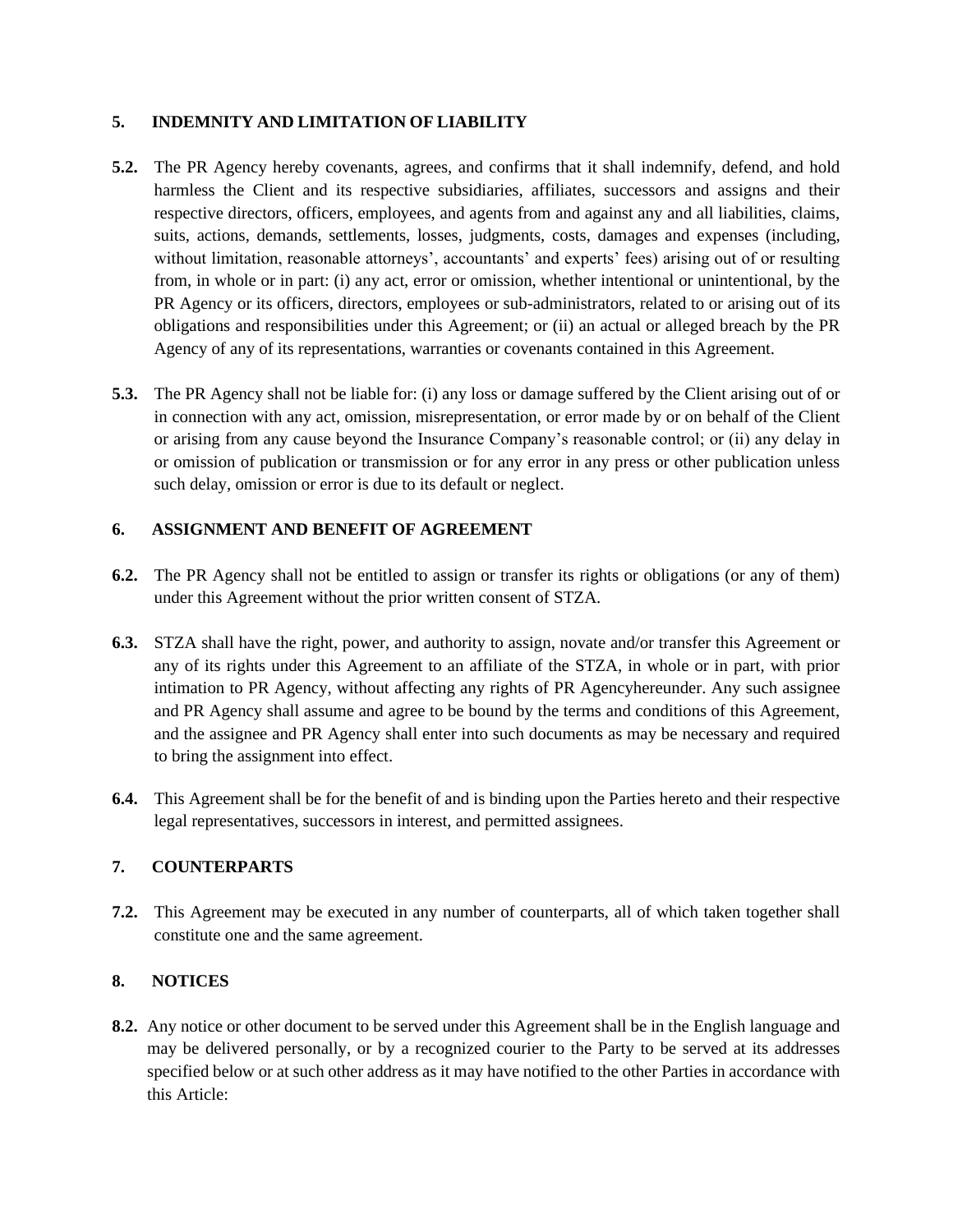| For STZA             |          |  |  |  |
|----------------------|----------|--|--|--|
| Address <sup>.</sup> | [insert] |  |  |  |
| Telephone:           | [insert] |  |  |  |
| Email:               | [insert] |  |  |  |
| Attention:           | [insert] |  |  |  |
|                      |          |  |  |  |
| For PR Agency        |          |  |  |  |
| Address:             | [insert] |  |  |  |
| Telephone:           | [insert] |  |  |  |
| Email:               | [insert] |  |  |  |
| Attention:           | [insert] |  |  |  |

8.2 Any notice or document shall be deemed to have been served if delivered personally or by internationally recognized courier, at the time and date of delivery. In proving service of a notice or document it shall be sufficient to prove that delivery was made.

### **9. AMENDMENTS TO BE INWRITING**

**9.2.** This Agreement may be amended or supplemented only by agreement in writing signed by the Parties.

### **10. SEVERABILITY**

**10.2.** The provisions of this Agreement are severable and the invalidity, illegality or unenforceability of any provision shall in no event affect the validity of any other provision whatsoever unless such provision is of a nature that the Agreement would not have been concluded without the said provision.

### **11. NO WAIVER**

**11.2.** No failure or delay by any Party to this Agreement in exercising any right, power, or privilege under this Agreement shall operate as a waiver thereof, and no single or partial exercise thereof shall preclude any other or further exercise thereof or the exercise of any other right, power or privilege. No waiver of any term, provision, or condition of this Agreement shall be deemed to be or construed as a further or continuous waiver of such term, provision, or condition.

### **12. GOVERNING LAW & DISPUTE RESOLUTION**

- **12.2.**Any dispute arising out of or in connection with this Agreement, including any question regarding its existence, validity, or termination, shall be referred to the respective senior management of the Parties for resolution.
- **12.3.**In the event that the senior management is unable to resolve the dispute, all disputes arising out of or in connection with this Agreement shall be resolved in accordance with the provisions of the Arbitration Act, 1940.